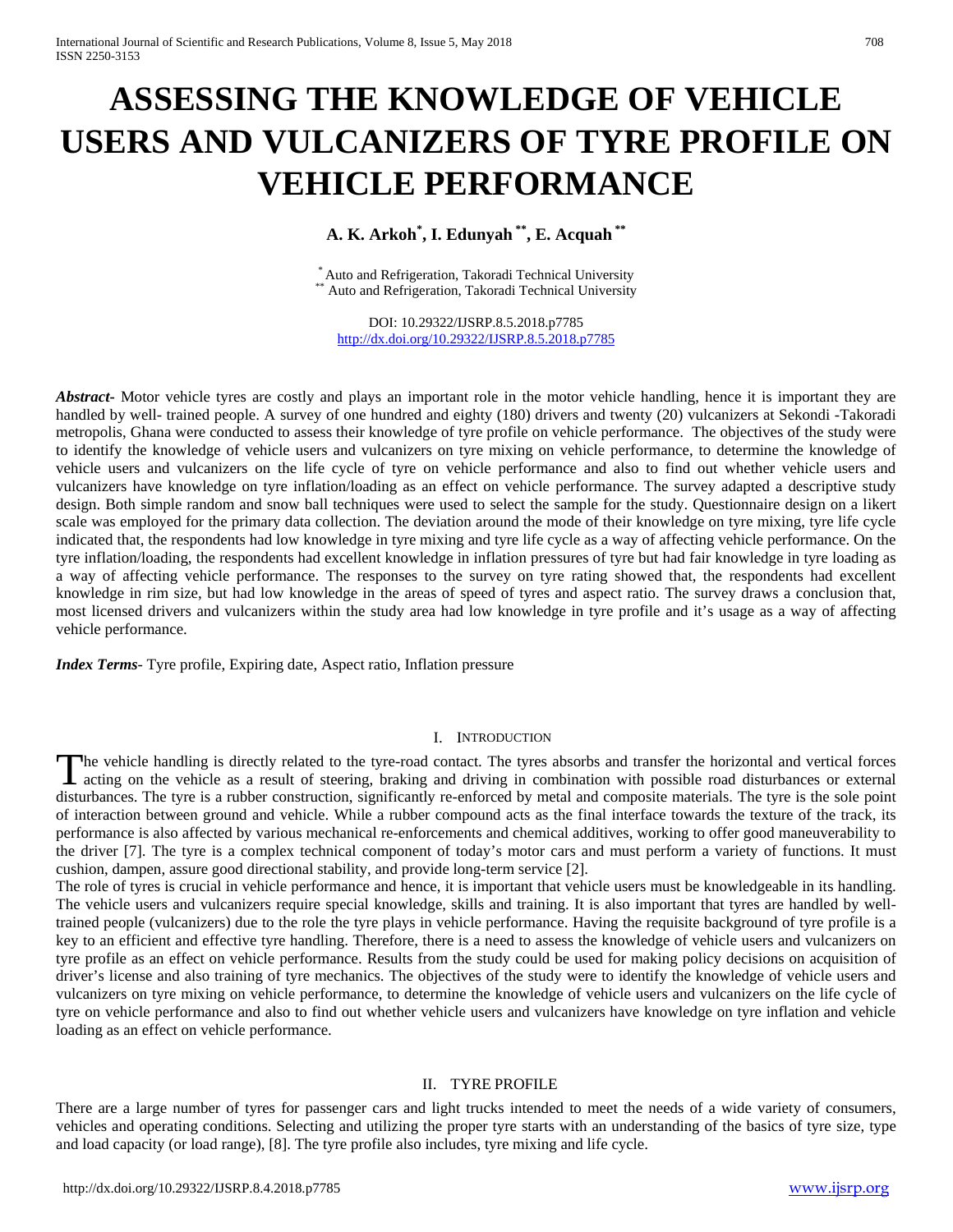International Journal of Scientific and Research Publications, Volume 8, Issue 5, May 2018 709 ISSN 2250-3153

#### *A. Loading and tyre inflation*

The load carrying capacity of a tyre depends on the tyre size, construction, inflation pressure, operating speed and the duration of loading. Inflation pressure is governed by the load carried by a given tyre, all though manufactures vary the pressure to modify the steering characteristics. Large section tyres uses lower pressure for a given load and greater comfort is achieved, but the resistance to rolling is increased. The pressure recommended by the manufacturer is applicable to a cold tyre i.e. it is the pressure before the tyre is used, and takes into account the average pressure rise  $(28kN/m^2)$  which is caused by the temperature during use [4]. Tyres should be inflated to ensure their suitability for the purpose they are being used, usually this means in line with the vehicle manufacturer's recommendation. Tyres are designed to accept a maximum load as indicated by their Load Index and then only when correctly inflated. If the maximum load is exceeded or the inflation pressure used is inadequate for the load being carried, it will result in reduced service life, increased fuel consumption and in severe cases premature failure of the tyre [9]. Also inadequate tyre pressure and over loading will results in difficult steering.

#### *B. Tyre rating or specification*

The sidewall of tyre provides the information about the tyre including the specifications, the brand, etc. All the codes on tyres are standardized and recognized by all tyre manufacturers worldwide. Figure 1 shows a side wall of tyre specification and rating.



Fig.1 Tyre side wall specification and rating [5]

Meaning of codes marked on tyre in fig.1:

- 1. Tyre width (in mm)
- 2. Aspect Ratio
- 3. Rim Diameter (in inches)
- 4. Load Index
- 5. Speed rating

Specifications of tyre marked on sidewall on above image as 235/45R17 97W

The '235' indicates the section width of the tyre in millimeters.

The '45' tells the 'profile' of the tyre, or the width of the tyre compared to its height. It is expressed in percentage. (45%, in this case). The 'R17′ indicates the size (in inches) of the wheel rim to which the tyre is designed to be fitted.

The '97' indicates the tyre's load index, and

The 'W' denotes the speed rating [5; 6]**.**

#### *C. Tyre mixing*

To achieve optimum performance, vehicle should be fitted with a matching set of tyres. For certain high performance cars, matching sets of vehicle manufacturer approved tyres are recommended to maintain the handling characteristics of the vehicle. It is not proper to mix tyre sizes and to mix tyre constructions e.g. radial, cross-ply etc., across an axle. It is also improper to fit radial tyres to the front axle and cross-plies to the rear. It is inadvisable to mix tyres of different categories on a vehicle, e.g. summer tyres, winter tyres, and "run flat" tyres, on/off road tyres, etc. and never across an axle. It is also not recommended that tyres with significantly different states of wear be mixed across an axle. Special care should also be taken with 4x4 vehicles where some vehicle manufacturers specify a maximum tread depth difference between axles, [9].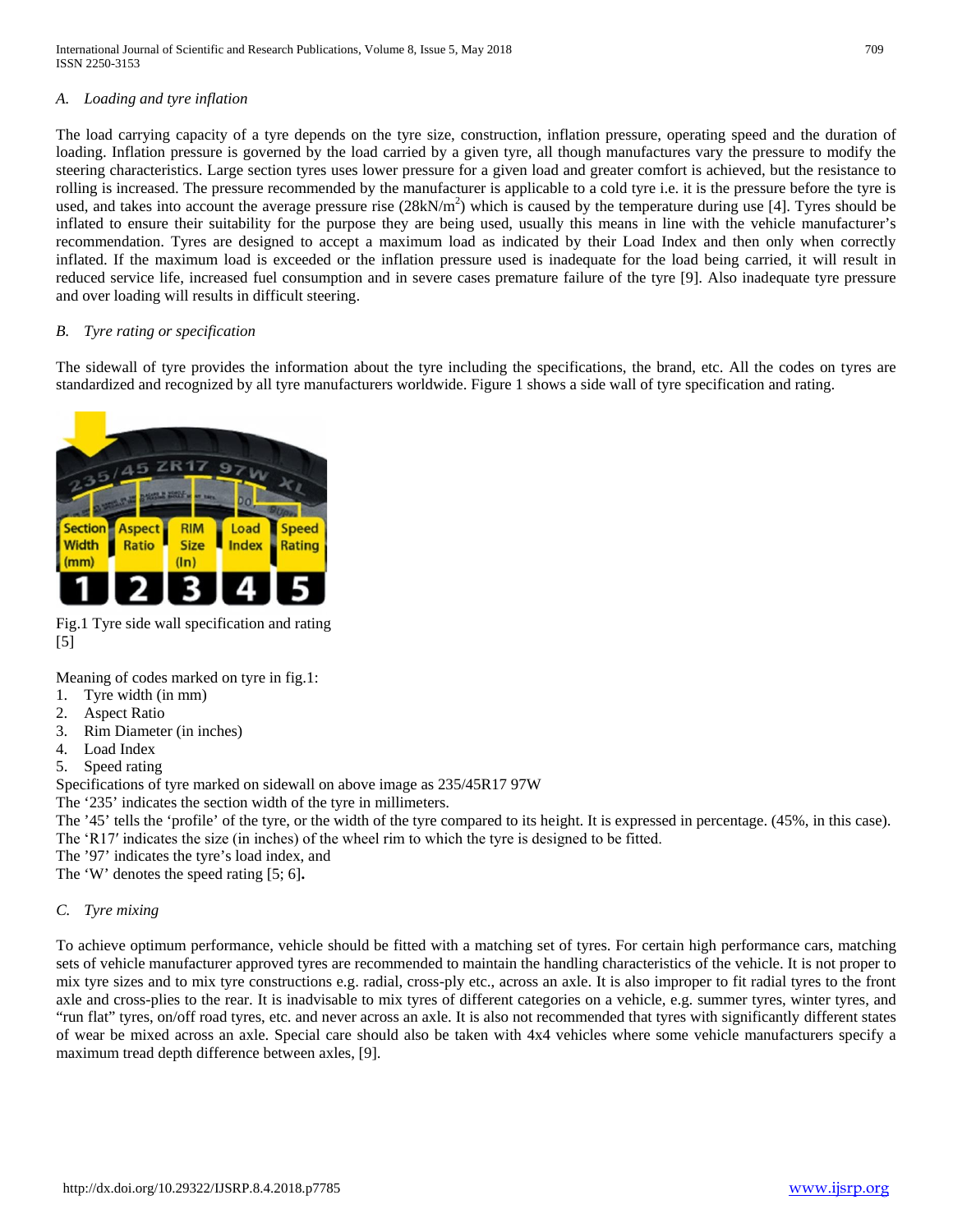International Journal of Scientific and Research Publications, Volume 8, Issue 5, May 2018 710 ISSN 2250-3153

# *D. Life cycle of tyre*

Consumers also need to be aware that the age of a tyre can influence service performance and should seek advice in order to establish if a tyre needs replacement. Conditions of storage and use will influence the rate at which a tyre ages. Typical symptoms of tyre ageing are cracked/crazed sidewalls and/or distorted tread. There is nothing in the current legislation that requires a tyre over a certain age to be replaced.

However some tyre and vehicle manufacturers do specify a recommended maximum age at which tyres should be replaced, [9]. Figure 2 shows an example of tyre expiring date code



Fig.2 Tyre date expiring date code [1]

Tyres have expiring date. To start with, vehicle tyre has a 6-year validity period from their date of manufacture (DOM). To find out whether your tyre has expired, a stamp like this (\*1612\*) in fig.2, is indicated on the tyre. There is an asterisk at the beginning and at the end of this serial number (some tyres don't have asterisk). The first two digits (16) indicates the week and the second two digits (12) indicates the year of manufacturing. Therefore,  $*1612*$  shows that, the said tyre is manufactured in the sixteenth (16<sup>th</sup>) week of the year 2012.Tyre aging is a "hidden hazard" because most consumers do not know that tyres expire in six years and it is difficult for most consumers to tell how old a tire is without deciphering an 11-digit code that is imprinted on the side of the tyre. Federal rules mandate that the tyres with Department of Transport (D.O.T.) code be clearly branded or etched on the side of each tyre. For most tyres, the D.O.T. number is typically 11 digits. If the tyre has only 10 digits, the tyre was manufactured before the year 2000. Figure 3 below shows a current D.O.T. number for a tyre made in the fifth week of 2011, [1].



Fig.3 Current D.O.T number for a tyre [1]

A survey conducted by [5] showed that, only 4% of consumers are aware that tyres become more dangerous as they age. A large body of scientific evidence supports that most tyres should be replaced six years from the date they are manufactured. This six-year expiration date begins from the day the tyre was manufactured at the plant not the date it was sold to a consumer or the date that it was installed on a vehicle. Most consumers either do not know that this code exists or do not understand its significance.

#### III. RESEARCH METHODOLOGY

# *A. Research Design*

The design used for this study was that of survey which relied on questionnaire to generate data for the analysis. The study was to find out the knowledge of tyre profile on vehicle performance among vehicle users and vulcanizers in the Sekondi-Takoradi Metropolis.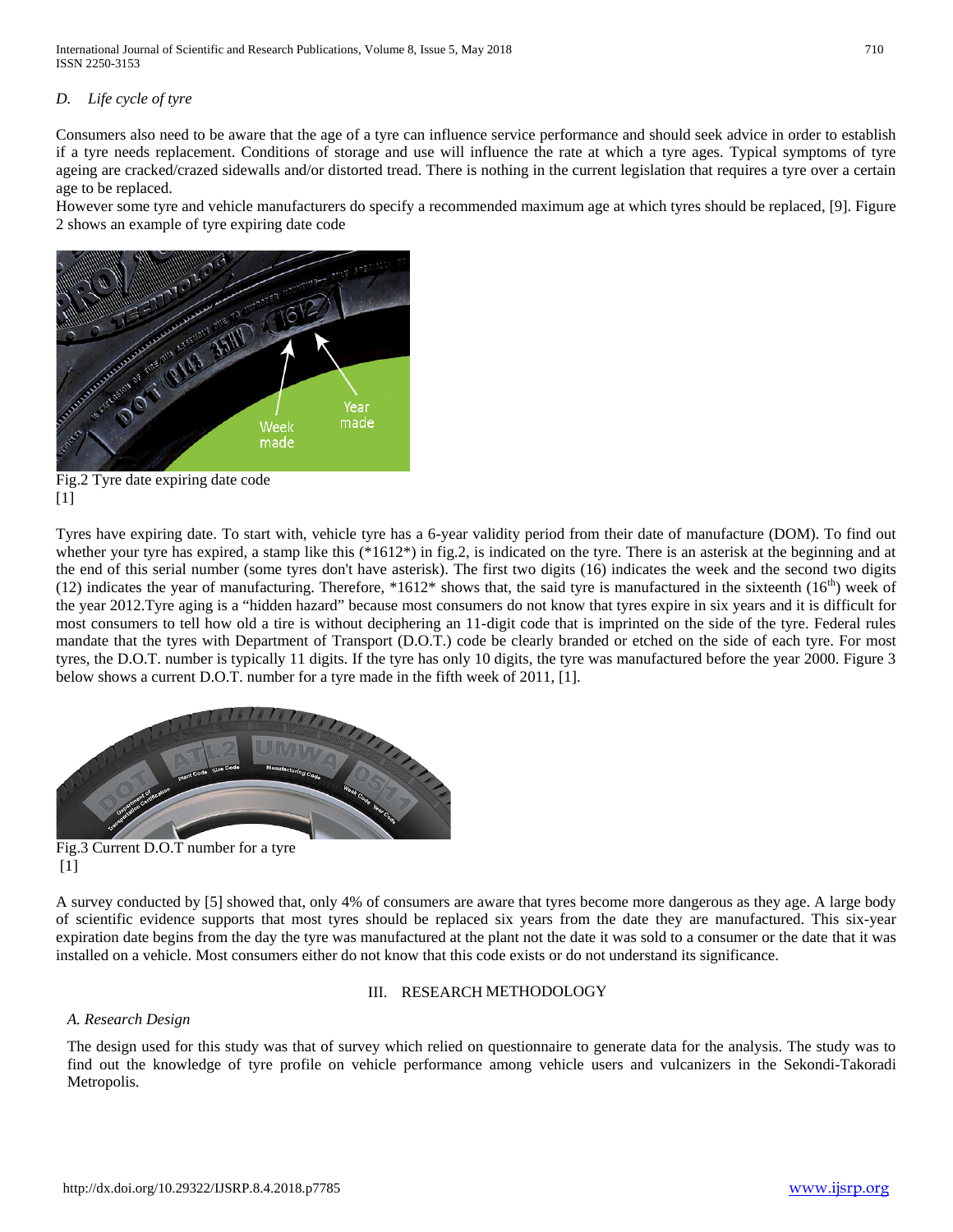International Journal of Scientific and Research Publications, Volume 8, Issue 5, May 2018 711 ISSN 2250-3153

## *B. Study Area*

Sekondi-Takoradi Metropolis is located at the south-eastern part of the Western Region. The Metropolis is bordered to the west by Ahanta West District and to the east by Shama District. At the south of the Metropolis is the Atlantic Ocean and at the northern part is Wassa East District. The Metropolis covers land size of 191.7  $km<sup>2</sup>$  and Sekondi-Takoradi is the regional administrative capital. Though the smallest district in terms of land size, the Sekondi-Takoradi Metropolis is the most urbanized among the 22 districts in the region.

The population of Sekondi-Takoradi Metropolis, according to the 2010 Population and Housing Census, is 559,548 representing 23.5 percent of the region's total population. Males constitute 48.9 percent and females represent 51.1 percent. Ninety six percent of the population is urban. The Metropolis has a sex ratio of 95.6, [3].

## *C. Study Population and Sample*

The study populations were: (a) vulcanizers (b) saloon car users (c) commercial cars (trotro) drivers and

(d) Heavy duty truck vehicle drivers. The populations included people with valid driving license, vulcanizers and have at least two (2) years' experience as field experience. A simple random sampling technique was used for the vehicle users and snow ball for the vulcanizers.

## *D. Instrument and Data Collection*

The data used in this study were collected during a survey mounted by the researcher between July and October 2017. By means of structured questionnaires, data were obtained from a total of 200 respondents. The 200 respondents which includes, 20 vulcanizers, 80 saloon car users,60 commercial car users (trotro) ,40 heavy duty vehicle drivers. For the purposes of the study, the respondents were selected within Sekondi-Takoradi metropolis.

The questionnaires were personally administered by the researcher that gave the opportunity to interact with the respondents, explained in details the rationale for the research and gave explanation where necessary. Enough time was giving to the respondents to answer the questionnaire of which the questionnaires were collected on the same day. A likert scaling questionnaires were used and was rated as 1. Excellent, 2. Very good, 3. Good, 4. Fair, 5. Poor

# IV. RESULTS AND DISCUSSIONS

# *A. Tyre mixing*

The respondents were asked to state their knowledge of tyre mixing on vehicle performance in relation to tyre plier, tyre arrangement and the thread pattern. Fig. 4 presents the summary of the responses on tyre mixing.



Fig. 4: Tyre mixing

The results indicate that, out of the 200 responses, the deviation around the mode indicates that, the knowledge of tyre mixing which is a subset of tyre profile on vehicle performance is poor. This means, the respondents do not have keen knowledge of tyre mixing as a way of affecting vehicle performance.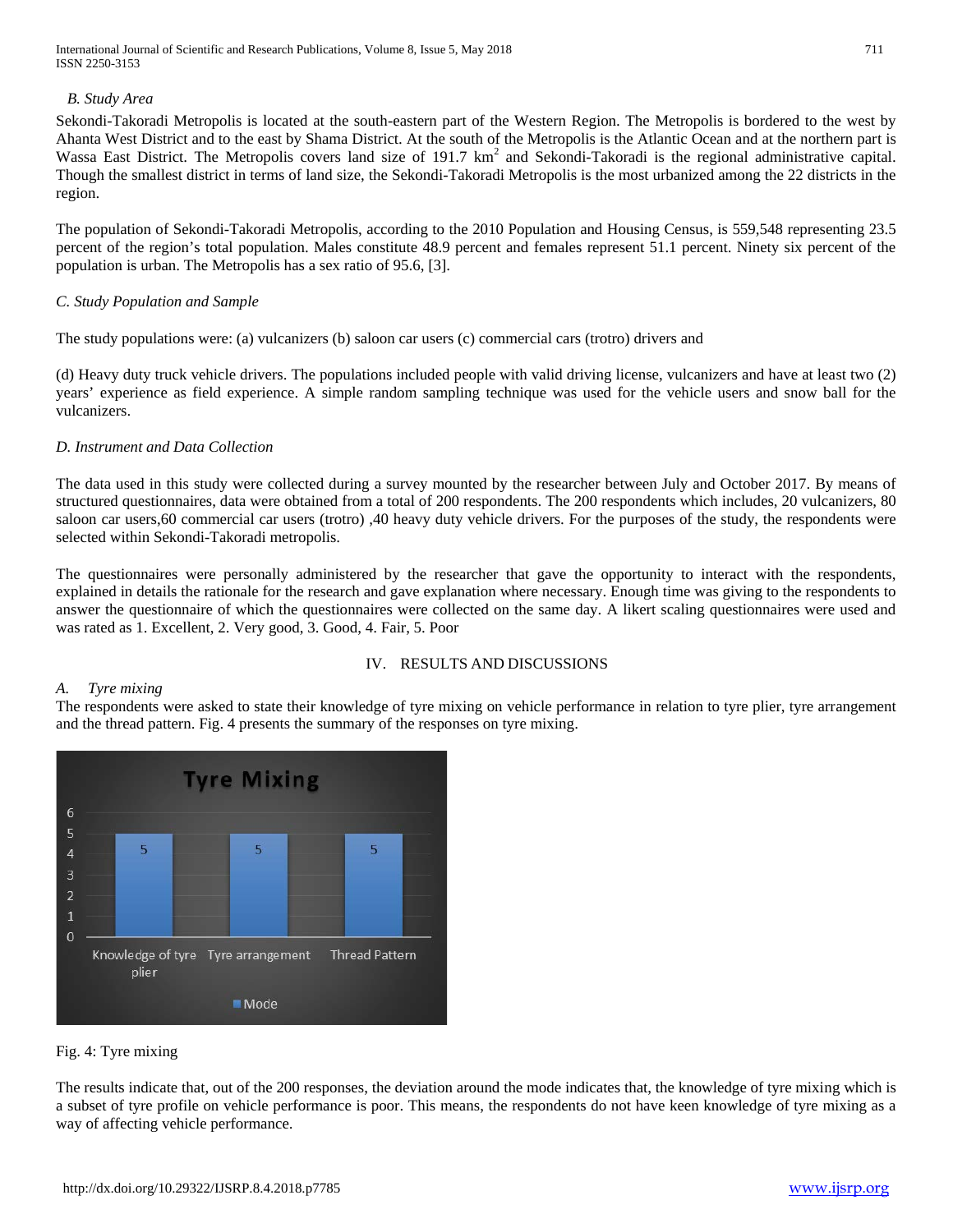International Journal of Scientific and Research Publications, Volume 8, Issue 5, May 2018 712 ISSN 2250-3153

# *B. Tyre life cycle*

The summary of respondents' responses on life cycle as a subset of tyre profile is shown in fig.5



## Fig. 5: Life cycle of tyre

On tyre life cycle, the results indicated the deviation around the mode to be 5, which means that, all the respondents have poor knowledge of life cycle of tyre in relation to manufacturing date, expiring date and usage period on vehicle performance.

## *C. Tyre inflation/loading*

The respondents were asked to indicate whether inflation/loading of the tyre have impact on vehicle performance. Fig 6. Shows the summary of results.



Fig. 6 Tyre inflation/loading

Invariably, the respondents indicated deviation around the mode of 4, which shows fair knowledge of tyre loading as a way having impact on vehicle performance but in relation to over inflation, under inflation and the normal required tyre pressure for vehicle operation, the results indicated deviation of the mode around 1, which implies that, the respondents have excellent knowledge of over inflation, under inflation and required tyre pressures.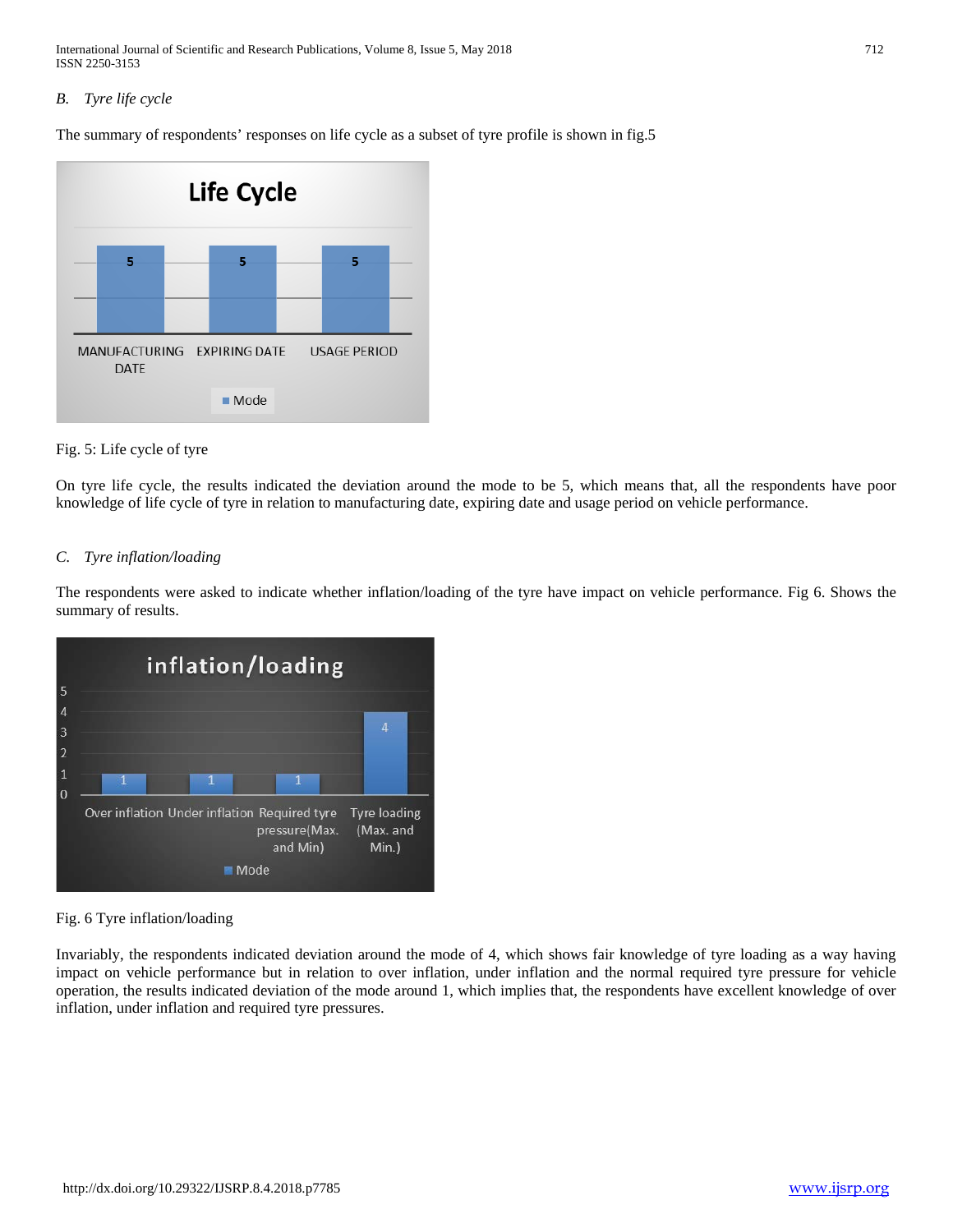International Journal of Scientific and Research Publications, Volume 8, Issue 5, May 2018 713 ISSN 2250-3153

#### *D. Tyre rating*

The respondents were asked to indicate their knowledge of tyre rating in relation to speed rating of tyres, aspect ratio and rim size. Fig. 7 shows the summary of the results.



#### Fig. 7: Tyre rating

The results indicates that, the deviation around the mode was 5 on the knowledge of speed of tyres and aspect ratio, this implies that, the knowledge is poor, again the knowledge of rim size is 1 around the mode, which shows that, the respondents have excellent knowledge of rim size.

#### V. CONCLUSION AND RECOMMENDATION

The survey draws a conclusion that, most licensed drivers and vulcanizers within the study area have low knowledge in tyre profile and it's usage as a way of affecting vehicle performance.

The study recommends that law enforcing agencies should ensure vehicle tyre users adhere to manufacturers recommended tyre operating conditions, since it plays a role in vehicle handling. The study recommends that, tyre technicians, vehicle examiners and tyre sales staff need the ability to read and interpret a range of data and related specifications as found in vehicle manuals, tyre catalogues and tyre markings. This not only requires the ability to read and extract the information but also the knowledge to understand what it means and the skills to communicate this orally (for example, to a customer, supervisor or driver). Additionally, the vehicle examiners should educate tyre users on tyre profile thus; tyre mixing, rating/specification, inflation/loading and tyre rating as a way of affecting vehicle performance.

#### **REFERENCES**

[1] Anon. (2017).<http://repo.iain-tulungagung.ac.id/1175/> accessed on (18/09/2017)

[2] Continental. (2013). *Tyre Basics: Passenger Car Tyres. Tdc 06/2008, 1–30.*

[3] Ghana Statistical Service. (2014). *2010 Population and housing cencus: district analytical report*.

[4] Hillier V.A.W. (1991). *Fundamentals of motor vehicle technology 4th Edition.*

[5] NHTSA (2007): Websit[e http://www.safercar.gov/tires/pages/TireLabeling.htm](http://www.safercar.gov/tires/pages/TireLabeling.htm)

[6]Nokian(2007):*"Passengercartyresidewallmarkings".Pagedownloadable from http://www.nokiantyres.com/files/nokiantyres/pdf\_tiedostot/tyre\_sidewall\_markings.pdf.Further information at http://www.nokiantyres.com/sidewall-markings*

[7] Richardson, H. (2017). *Modelling the Evolution of Tyre Performance in a Motorsport Application.*

[8] Rubber Manufacturers Association. (2013). *TireCare & Safety Guide\_2013*

[9] Technical, T., & Committee, A. (2011). *British Tyre Manufacturers' Association Subject : Replacing Car Tyres – Important considerations British Tyre Manufacturers' Association Subject : Replacing Car Tyres – Important considerations, (June 2010), 1–8.*